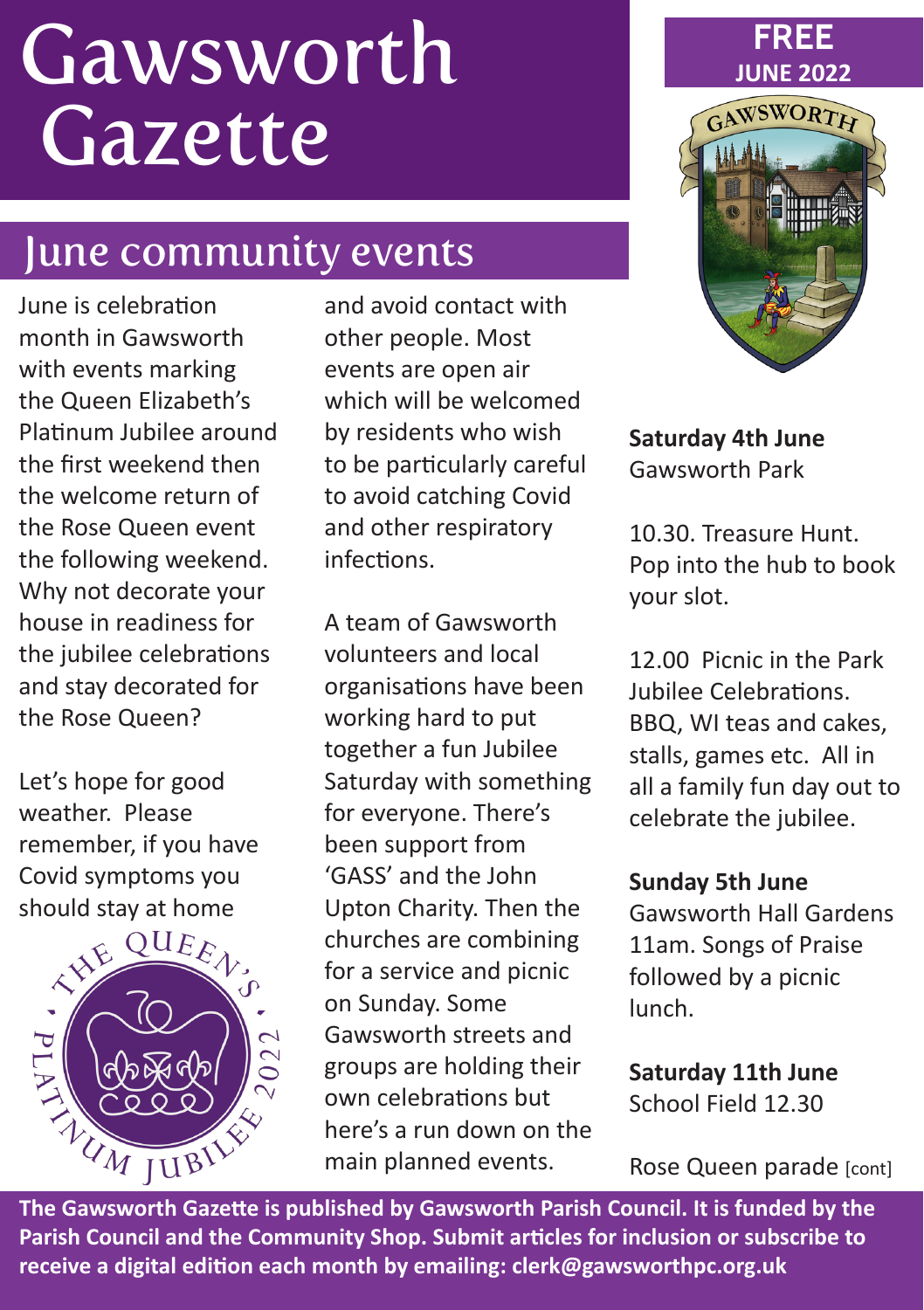## A536 safety work hiatus Previously Cheshire East

Gawsworth residents are increasingly concerned about the lack of progress with the "safer roads grant" work on the main road through Gawsworth.

Cheshire East Council was invited to apply for a grant after the stretch from Congleton to Macclesfield was assessed as one of the 50 most dangerous A-roads in the country.

They received £2.3m from central government to carry out the safety measures they would listed in the grant application. Resurfacing of parts of the A536 has been undertaken and average speed cameras have been installed. However, after receiving

no response to enquiries the Parish Council had to use Freedom of Information legislation to find out that the proposed Speed Review to be funded by the grant hadn't been completed. This would have assessed safe speed limits along the road and seemed to be the obvious first step in the safer roads project.

The government grant also provided funding for lights at the Dark Lane crossroads, a black spot with serious accidents and near misses continuing to occur in recent months. Pedestrian safety is also very much at risk with safe crossing to the chapel and the northbound bus stop nigh on impossible.

June Community Events (cont)

followed by the Rose Queen fête.

Please note that the road closure closures along Church Lane, Wardle Crescent, Woodhouse

End Road and Longbutts Lane will be from 12.30 for half an hour for the procession.

#### **Sunday 12th June**

Trevors Close Farm, Dark

had promised to put in a pedestrian crossing if development of their land on Dark Lane was allowed but that project was refused by the planning committee. There are now worrying signs Cheshire East may renege on their commitments at the crossroads despite having received funding.

The illegible and damaged road signs have also not yet been replaced.

The Parish Council will continue to press Cheshire East to spend the grant they have received on improving safety for road users and pedestrians in Gawsworth as they said they would do.

 $\mathbf{A} \mathbf{A} \mathbf{A} \mathbf{A} \mathbf{A} \mathbf{A} \mathbf{A} \mathbf{A} \mathbf{A} \mathbf{A} \mathbf{A}$ Lane

Newton's Dairy are taking park in Open Farm Sunday - where farmers open the gates and invite the public onto the farm to showcase the industry.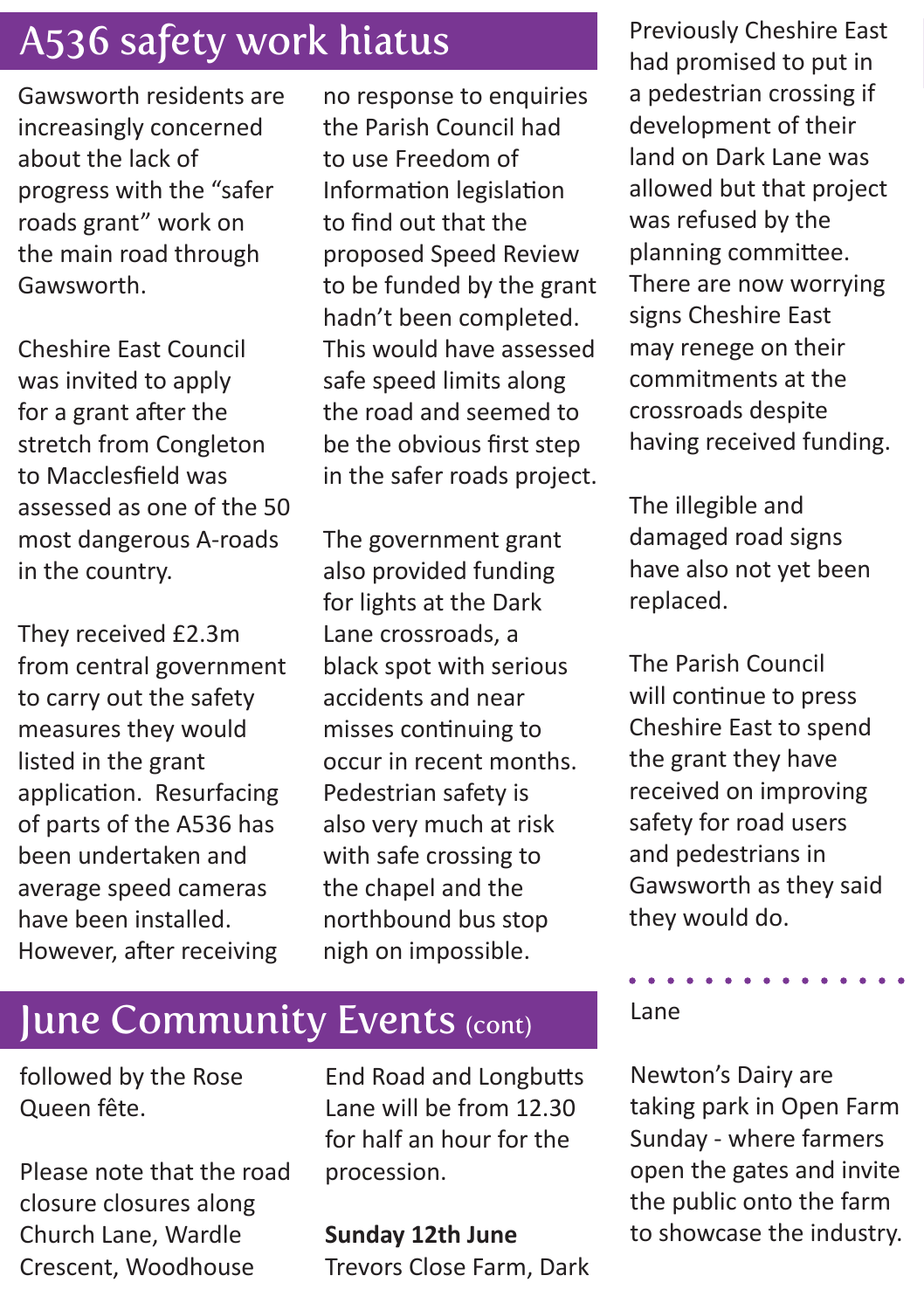### Gawsworth Hub News

On 17th May, just under 40 of our amazing Hub volunteers enjoyed a volunteer social event and BBQ at the Harrington Arms and despite a torrential downpour at one point, a great time was had by all.

Our recent transition from shop to community hub has created a much wider range of volunteer opportunities and we welcome new volunteers bringing different skills and experience to the team. To find out how you can be part of our team, why not pop into the hub and have a chat with Kathryn or Janet. You can also visit our website www. gawsworthhub.co.uk

to have a look at our volunteer policy and current volunteer opportunities, you can even register to volunteer online.

Do you have a Gawsworth Shop hessian shopping bag? If so, please and send us a photo of your bag on display at holiday destination like the shot below taken in Santorini. Submissions should be sent to enquries@ gawsworthhub.co.uk, Closing date for entries is 31/08/22 and we will display all photographs in the Hub meeting place. If you don't yet have a bag, they can be purchased from the shop, priced £1.50 each.



We are keen to build on our success in evolving from a local shop into a community hub and wish to involve all members of our community to help us develop a vision and strategy for the next 3 years.

### **Sunday 12th June**

2pm Parish Hall

We're hosting an open event, and encourage you to join us to tell us what you would like from your Community Hub. It will be an opportunity to meet friends and make new ones over a drink and a freshly baked scone with local Mrs Darlington's jam and Newtons Diary cream. There is no need to book, just arrive on the day!

### Parish Council Meetings

The next Parish Council meeting will be held on Wednesday 8th June at 7:30pm in the Scout Hall.

Time is set aside at every meeting for public comment, so join us in the hall or online.